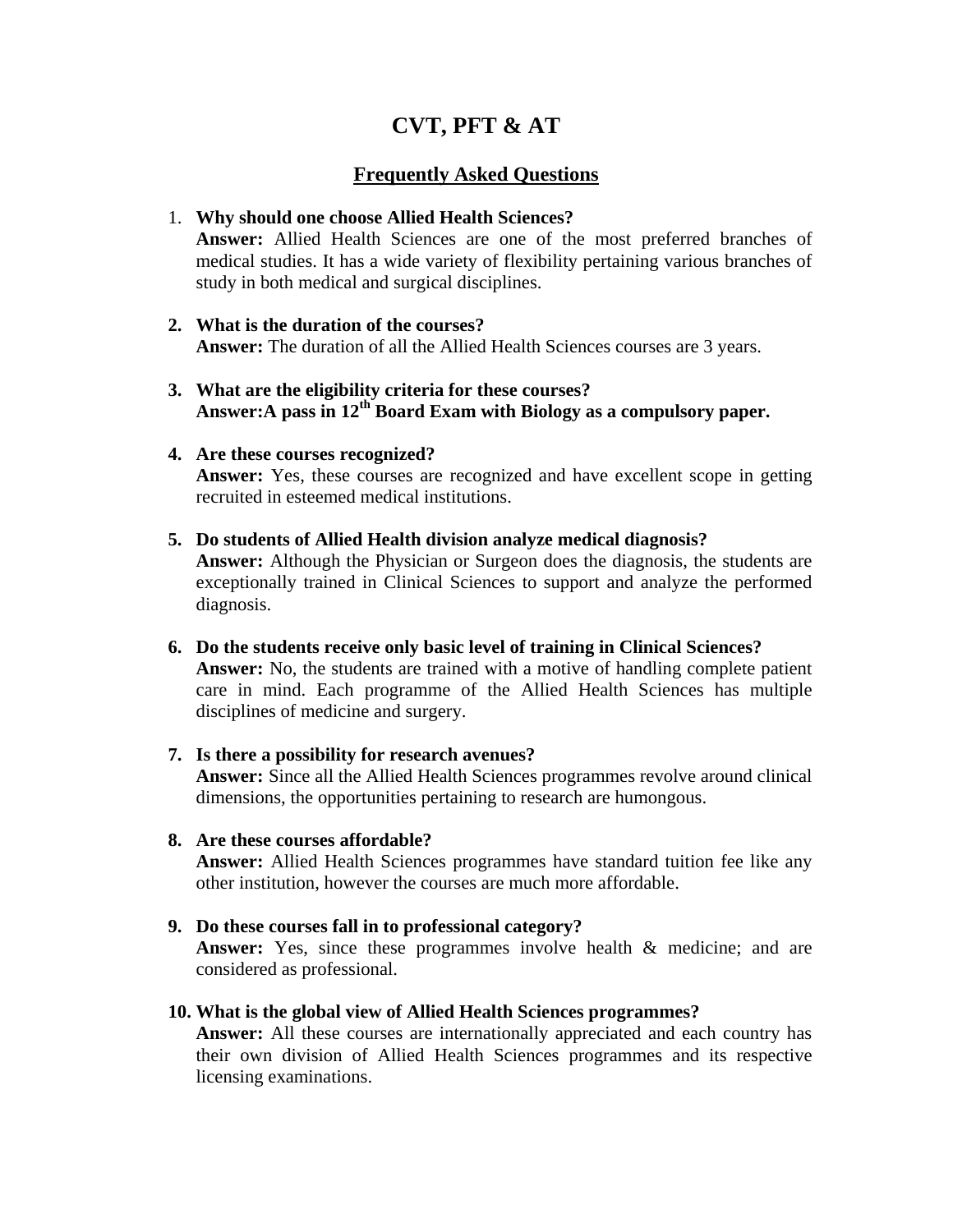### **11. Do Indian students get to work abroad with this degree?**

**Answer:** Yes, most Indian students acquire experience post their undergraduate and postgraduate programmes and then seek an International career. Some countries have qualifying examination to be cleared before practicing as professionals.

#### 12. **What departments require Allied Health Science personnel?**

**Answer:** Allied Health Science professionals are required in all the major specialties in Medicine, Surgery, Palliative Care, Paramedic, Emergency and Outpatient Divisions.

#### **13. What will these professionals be referred to as?**

**Answer:** Allied Health Professionals are ferried as technologists belonging to areas such as Cardiac Perfusion, Echocardiogram and Cardiac Catheterization.

## **14. How many years is an undergraduate Allied Health Sciences programme? Answer:** Most programmes are 3 years and some programmes might have internship associated with them.

**15. Are there options to study postgraduate programmes in similar discipline? Answer:** Yes, most programmes have postgraduation courses in similar disciplines both in India and abroad.

## **16. Do students have an option to pursue doctoral programmes based on these courses?**

**Answer:** All students who complete their undergraduate and postgraduate studies qualify for doctoral programmes in a similar discipline.

#### **17. Are there any memberships available for students?**

**Answer:** Yes, each programme has memberships and Alumni associations all over the country to form a distinctive community of professionals in sharing their knowledge.

#### **18. Where do the students apply for internships?**

**Answer:** Students can apply for internships at reputed cardiac centers and hospitals.

**19. What is the average salary for an Allied Health Science professional if they are freshers?**

**Answer:** Fresher's usually start with a Pay Scale of 15,000 and experienced professionals can avail a Pay Scale of 35,000 depending on the seniority.

#### **20. Is a career in Allied Health Science valued?**